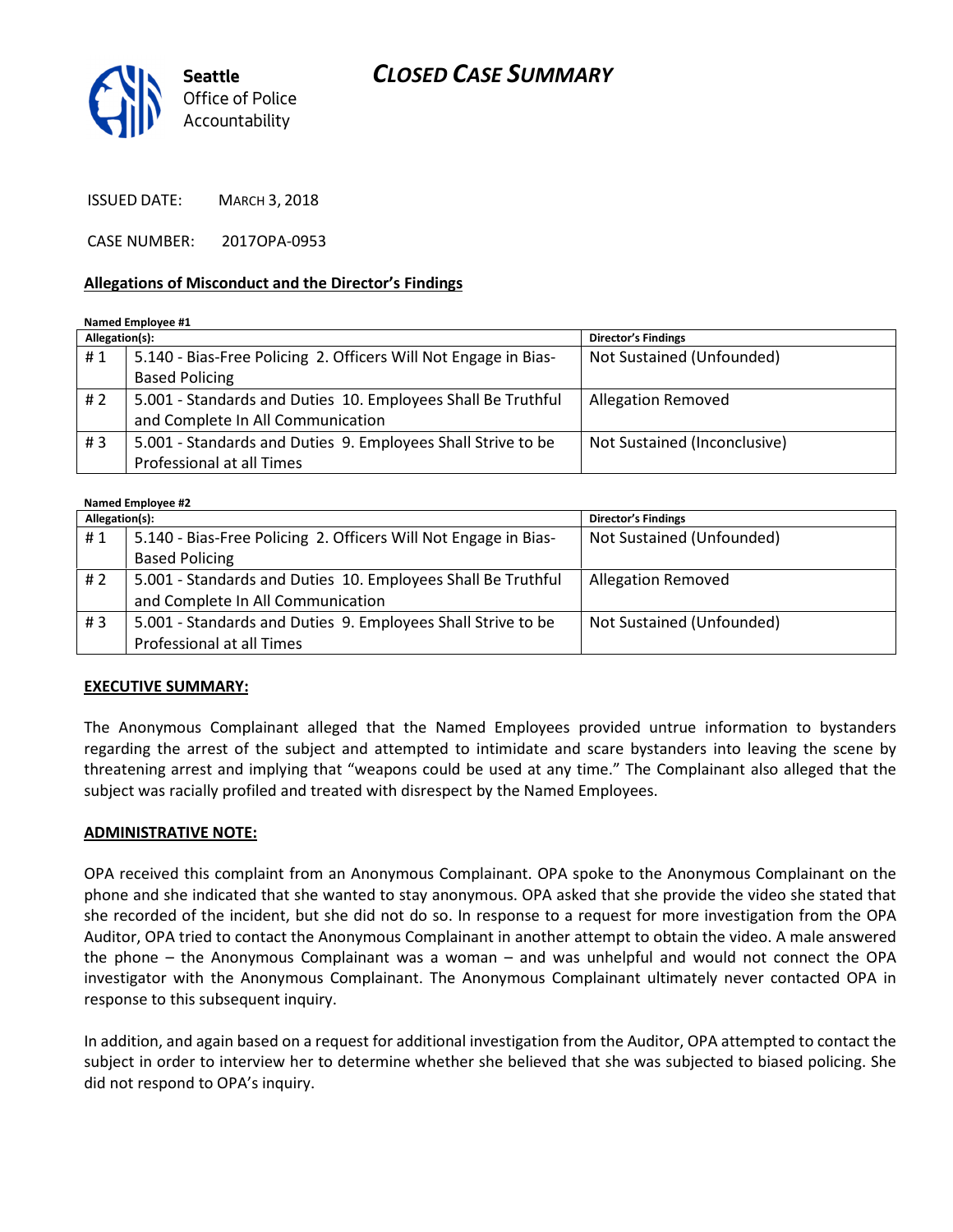#### ANALYSIS AND CONCLUSIONS:

# Named Employee #1 - Allegation #1 5.140 - Bias-Free Policing 2. Officers Will Not Engage in Bias-Based Policing

The Named Employees responded to a 911 call concerning an assault. The suspect in the assault was identified as an African-American female in her early 20s, wearing a blue coat with orange stripes and dark pants. The victim stated that the suspect, who was unknown to him, had slapped him. The Named Employees reported that they arrived at the scene and located the subject who matched the description of the suspect. The victim reported to the officers that he had observed the subject looking into his car window and with her hand on the door handle. The victim stated that he confronted the subject and she tried to slap him and missed, but knocked his hat off. The suspect told the officers that she was looking into the victim's car window and admitted knocking his hat off. At that point, the officers asserted that there was sufficient probable cause to place the subject under arrest and he did so.

The subject's arrest was captured by In-Car Video (ICV). During the officers' initial interaction with the subject, she appeared to be calm. However, once she was informed by Named Employee #2 (NE#2) that she was under arrest, the subject began yelling and became very upset. She cried and asked why she was being arrested. The officers spoke to her calmly during this time. Named Employee #1 (NE#1) conducted the search of the subject incident to arrest as both she and the subject were women. During that search, NE#1 recovered a knife that the subject had secreted in her bra.

At this time a crowd of bystanders had gathered. Both NE#1 and NE#2 addressed the bystanders at different points. Those interactions are discussed more fully below in the context of the Anonymous Complainant's allegation of a lack of professionalism on the part of the Named Employees.

SPD policy prohibits biased policing, which it defines as "the different treatment of any person by officers motivated by any characteristic of protected classes under state, federal, and local laws as well other discernible personal characteristics of an individual." (SPD Policy 5.140.) This includes different treatment based on the race of the subject. (See id.)

Based on my review of the ICV, I find no evidence that the officers engaged in any conduct that suggested bias or that they were racially profiling the subject. Moreover, I note that the subject clearly matched the description of the suspect provided by the 911 dispatcher and was identified as the perpetrator by the victim. For these reasons, I find that the subject's alleged conduct, not her race, was the basis for the law enforcement action taken by the Named Employees. As such, I recommend that this allegation be Not Sustained – Unfounded.

### Recommended Finding: Not Sustained (Unfounded)

#### Named Employee #1 - Allegation #2 5.001 - Standards and Duties 10. Employees Shall Be Truthful and Complete In All Communication

SPD Policy 5.001-POL-10 requires that SPD employees be truthful and complete in all communications. Here, the Anonymous Complainant alleged that a sergeant provided untruthful information to bystanders that were at the scene. Specifically, the Anonymous Complainant contended that the sergeant told bystanders that the subject had been "loud, emotional, and disruptive" throughout her interaction with the police. The Anonymous Complainant further alleged that the sergeant also told the bystanders that the subject was arrested for "assault." The Anonymous Complainant stated that this was untrue given that officers had previously told the subject that she was being arrested for "harassment."

As a starting point, the Anonymous Complainant alleged that a sergeant made the allegedly dishonest comments. From my review of the OPA complaint, she clearly knew that the Named Employees were officers, not sergeants.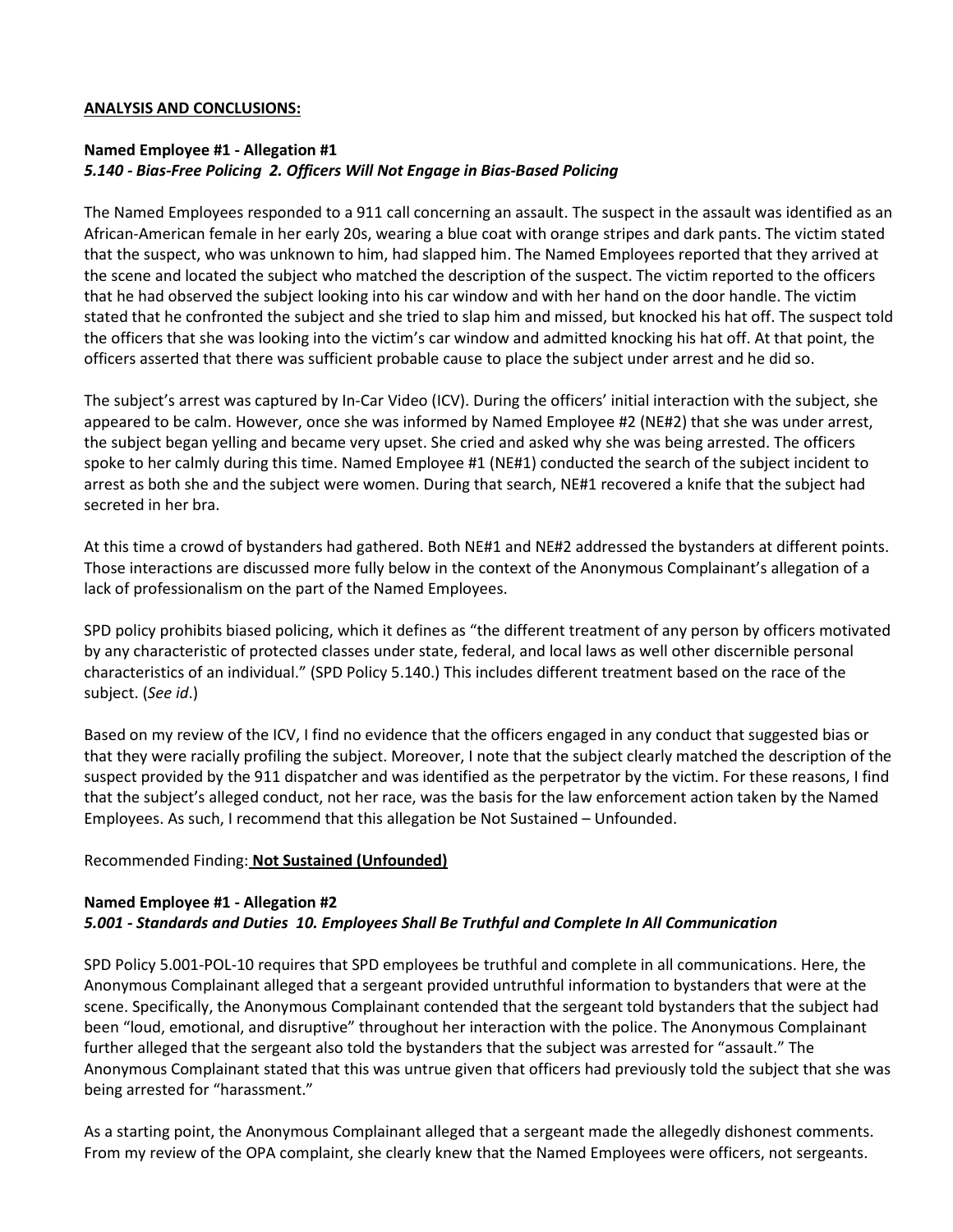Moreover, based on my review of the video, the subject was, at least for a period of time when she was arrested, yelling, crying and speaking over the officers. Accordingly, it would not necessarily have been inaccurate had a sergeant stated to bystanders that the subject had been "loud, emotional, and disruptive." The Anonymous Complainant stated that she did not observe the entirety of the interaction between the subject and officers, as such, it is entirely possible that she was not present when the subject was acting as the sergeant described.

Further, while the Anonymous Complainant alleged that the sergeant was dishonest when he stated that the subject had been arrested for "assault" instead of "harassment," even if the sergeant made this statement, I do not believe that it would have constituted dishonesty. First, the subject's admitted conduct did, in fact, constitute an assault. Second, the sergeant may have simply made a mistake when he purportedly inaccurately relayed the information he received from the officers. Either way, there is no evidence suggesting that the sergeant was deliberately and intentionally dishonest.

At the end of the day, this discussion is largely academic as the sergeant is not named in this case. With regard to the Named Employees, there is no complaint that they, specifically, were dishonest. As such, this allegation should not have been alleged against them and I recommend that it be removed.

## Recommended Finding: Allegation Removed

## Named Employee #1 - Allegation #3 5.001 - Standards and Duties 9. Employees Shall Strive to be Professional at all Times

The Anonymous Complainant alleged that the Named Employees were unprofessional in their interactions with the subject, as well as unprofessional in their interaction with bystanders. Specifically, the Anonymous Complainant stated that the Named Employees attempted to intimate bystanders to get them to leave the scene and that NE#2 threatened to place one bystander into handcuffs. She also contended that the officers acted in a manner that implied that "weapons could be used at any time."

Both of the Named Employees denied acting unprofessionally in this instance. NE#2 stated that he was polite to the subject. He further stated that he tried to avoid interacting with the bystanders because, in his experience, those situations escalated quickly. He indicated that he tried to answer what he believed were reasonable question from the bystanders. He did not think that he acted unprofessionally towards them.

NE#1 also denied treated the subject unprofessionally. She recalled that, at one point, she had to direct bystanders to stand back and stop interjecting themselves in the police investigation. NE#1 stated that she had to tell one particular bystander to stand back multiple times. She indicated that she told that bystander that if she did not cooperate, she would be handcuffed and arrested for obstruction. NE#1 recounted trying to provide information to the bystanders, but stated that they were ultimately unhappy with the conduct of the police. She stated that she informed the bystanders that she would have her sergeant address them and provide additional answers to their questions.

One additional officer who was on the scene was interviewed by OPA. He stated that he did not perceive either of the Named Employees as acting unprofessionally in this case.

SPD Policy 5.001-POL-9 requires that SPD employees "strive to be professional at all times." The policy further instructs that "employees may not engage in behavior that undermines public trust in the Department, the officer, or other officers." (SPD Policy 5.001-POL-9.)

I find that, based on my review of the video, NE#1 was professional towards the subject. With regard to her interactions with the bystanders, however, I can understand the Anonymous Complainant's concern with NE#1's threat of arrest and handcuffing; however, NE#1 articulated that she believed that the individual that she said this to was interfering in a police investigation and was, thus, violating the law. It is ultimately unclear from my review of